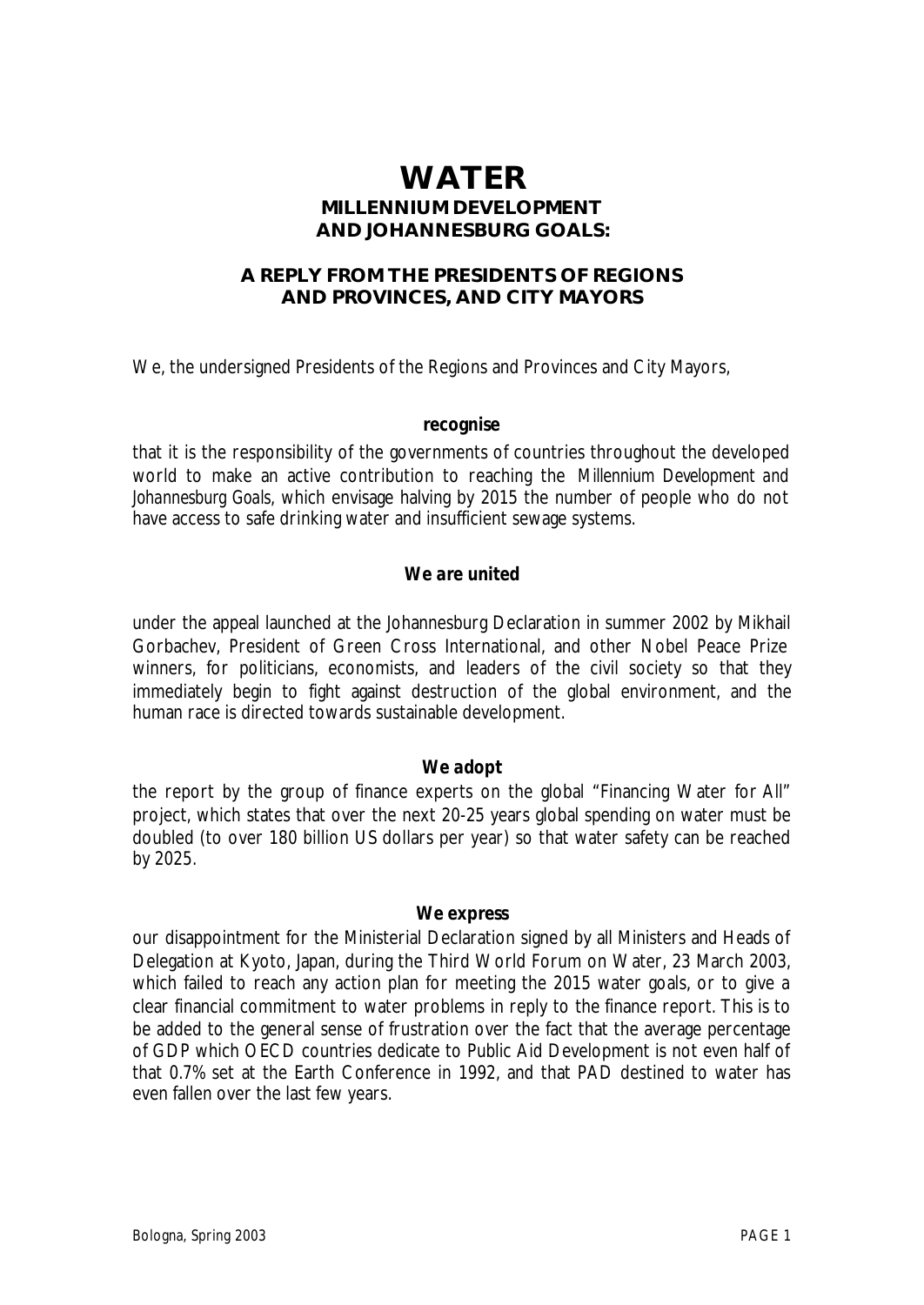### *We understand*

the efforts at national and inter-governmental level, but are worried that actions are not proceeding rapidly enough, or is not reaching the neediest people. It is our firm belief that everyone must face up to global water crisis with the greatest sense of urgency and pragmatism, since it has condemned millions of people to live in extreme hardship, and is a threat to peace and safety.

As the direct representatives of many citizens, we undertake to improve decentralised cooperation and to finance the machinery which has been put in place to support practical initiatives for water improvement at local and regional level. This is a reflection of our increasing solidarity our electorates feels for those without water or proper sewage systems. It is also a sign that we realise that conflicts about water resources often have a local origin.

We firmly believe that well-coordinated initiatives such as the local and regional shared type (which deal with water and sewers) may have a global impact on poverty reduction, environmental protection, and the strengthening of democracy and peace.

Decentralisation of cooperation may provide a more sharing approach to development, by taking into consideration the needs and initiatives of the population. Via direct cooperation between local and regional governments in developing and developed countries, technology and skills can be better shared, and this also serves to strengthen institutions. Experience has shown us that when the donor and the beneficiary are working together on a project, the project itself is more likely to be shared, efficient, and transparent.

Decentralised cooperation contributes to diversification, to the strengthening of participation in society, and to collaboration in the development process, all of which deepens the roots of democracy and stability in the countries involved.

Decentralised cooperation strengthens solidarity between countries and our sense of sharing responsibility, both of which are vital if we are to meet the Millennium Development Goals agreed at international level.

## *For these reasons, we hereby undertake to:*

- increase annual spending in our regions/cities on decentralised cooperation, to double our contribution to water and sewage projects by 2007;
- double the number of local partners in our regions/cities ready to help water development projects;
- reduce water consumption and encourage efforts at reducing waste by citizens and companies in our regions/cities, and to convert these savings into aid development projects;